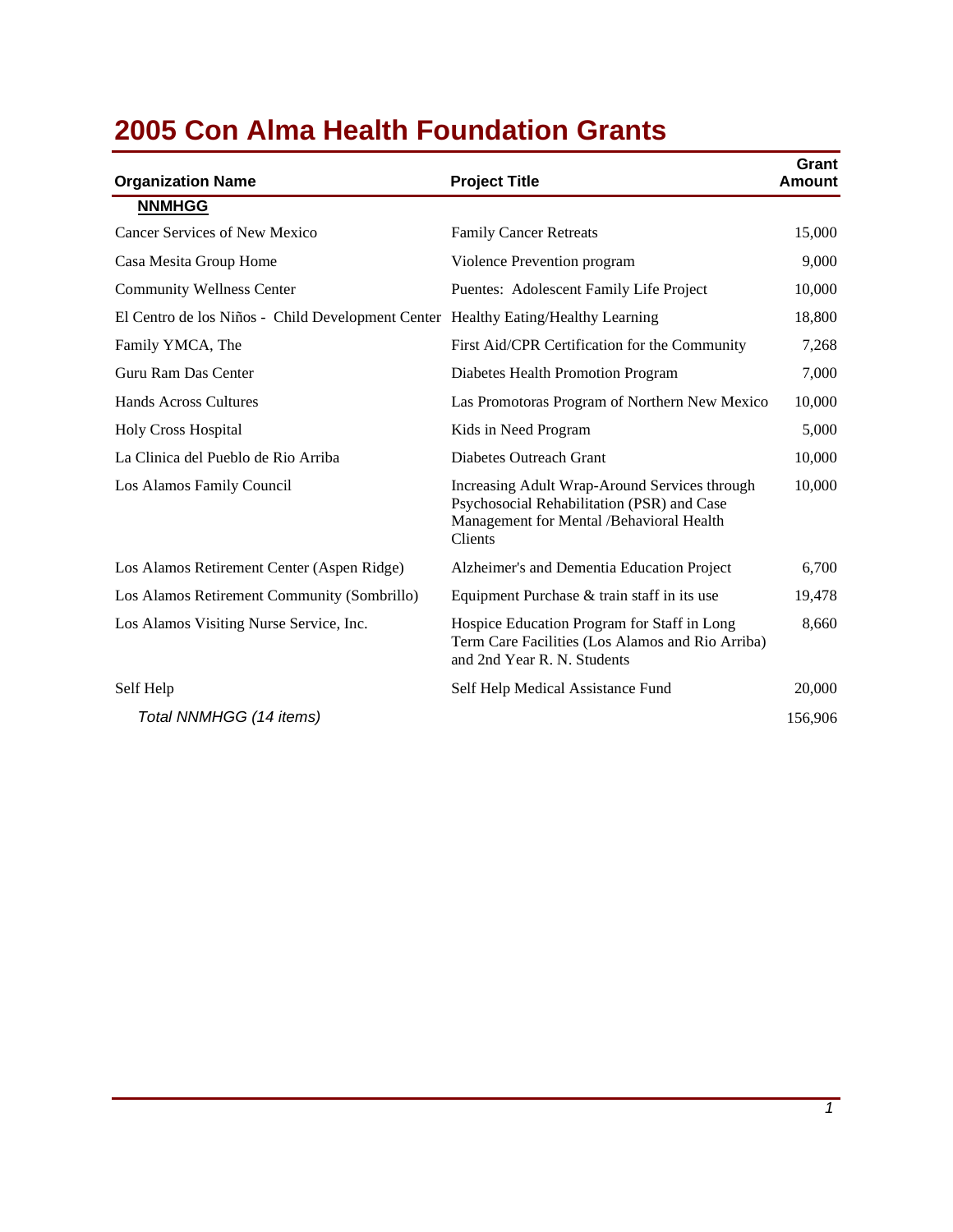| <b>Organization Name</b>                    | <b>Project Title</b>                               | Grant<br>Amount |
|---------------------------------------------|----------------------------------------------------|-----------------|
| <b>Small</b>                                |                                                    |                 |
| Ben Archer Health Center                    | Child Passenger Safety Program                     | 10,000          |
| <b>Challenge New Mexico</b>                 | Expand therapeutic horseback-riding program        | 10,000          |
| Crisis Center of Northern New Mexico        | <b>First Responder Training Program</b>            | 10,000          |
| Evangelical Lutheran Church In America      | Health Security for NM Campaign                    | 10,000          |
| Guru Ram Das Center                         | Diabetes Health Promotion Program                  | 7,000           |
| Los Alamos Visiting Nurse Service, Inc.     | End of Life Hospice Education Program              | 8,660           |
| New Mexico Center on Law and Poverty        | NM Indigent Care System Guide for Policymakers     | 10,000          |
| New Mexico Health Care Takes on Diabetes    | NM Employer Partnership Health Improvement         | 10,000          |
| New Mexico Human Needs Coordinating Council | Leadship. Dev. of rural Medicaid-eligible & unins. | 10,000          |
| New Mexico Voices for Children              | Outreach to Six Rural Areas                        | 10,000          |
| Otero PATH                                  | Movin' to the Radio                                | 8,000           |
| Pecos Valley Medical Center, Inc.           | School Based Health Clinic                         | 5,000           |
| Planet POZ                                  | Aids Prevention Challenge Grants                   | 10,000          |
| Santa Fe Partners in Education              | Cooking With Kids                                  | 10,000          |
| Southwest Creations Collaborative           | Web design & maintenance training                  | 10,000          |
| Southwestern College                        | Caring Can Be Shared                               | 5,000           |
| Total Small (16 items)                      |                                                    | 143,660         |

## **2005 Con Alma Health Foundation Grants**